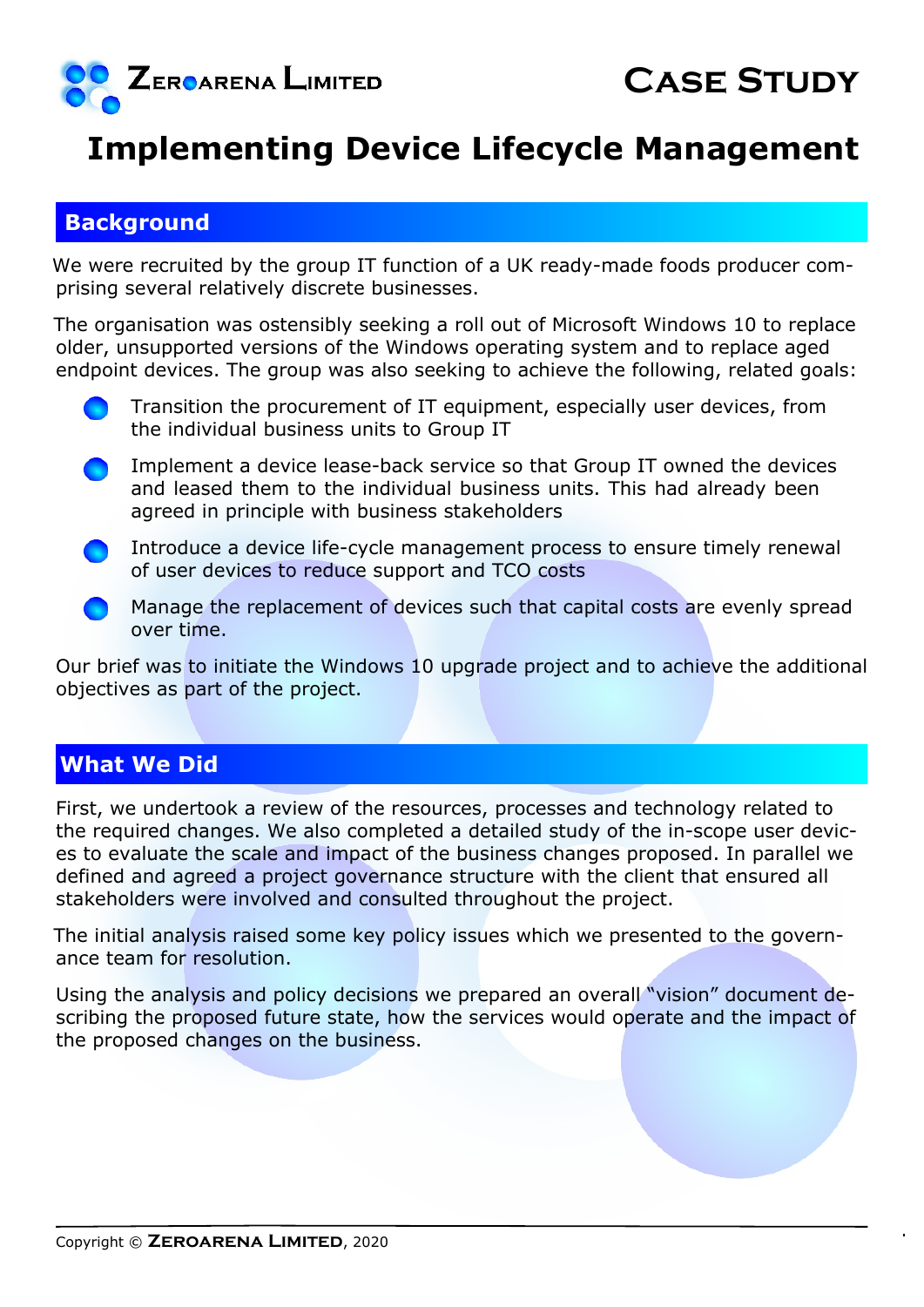

Taking the vision as a template, we developed a project strategy and approach to achieve the stated goals whilst adhering to strict cost limits. The strategy comprised four main elements:

- Immediately transition device procurement from individual businesses to the project as an interim step to enable early introduction of the lease-back service and provide an early deliverable.
- Configure the existing Service Management application (Sunrise) to support the asset tracking, life-cycle management and lease back changes. Further, work with the application vendor to establish a device Service Catalogue and integrated request, approval and delivery process within Sunrise.
- Recruit engineer resources to the project to undertake Windows 10 replacement for specific, high priority groups and locations.
- We established that the number of device replacements necessary to deliver the life-cycle exceeded the capacity of the in-house operations team. The proposal was, therefore, to engage a third party to provide device lifecycle operations as a service.

The strategy was approved by the project governance board and the project instructed to proceed with the four elements.

#### **Transition to Project Procurement**

An interim device request and delivery process, and supporting record keeping, was developed, based on the service vision. Project engineers were used for request fulfilment initially while operations staff were introduced to, and subsequently assumed ownership of, the interim process. The new approach was communicated to business stakeholders using IT Business Partners.

#### **Enhance the Service Management System**

Having engaged with Sunrise early in the process, we were confident the application could support the service vision. An iterative "design and trial" process was followed to define changes to the application configuration. The changes covered Service Catalogue, device request and fulfilment, asset assignment tracking and life cycle monitoring.

#### **Engineer Resources**

The client had insufficient engineer resources to support the project so the governance team approved the direct recruitment of temporary resources by the project. We sought, and found, engineers with a proven ability to manage their own time and to support the project in developing the required procedures to replace Windows 10 and support the transition to the lifecycle vision.

The engineers enabled the project to fulfil early, critical demands for device replacement whilst helping the project to implement the new lifecycle service.